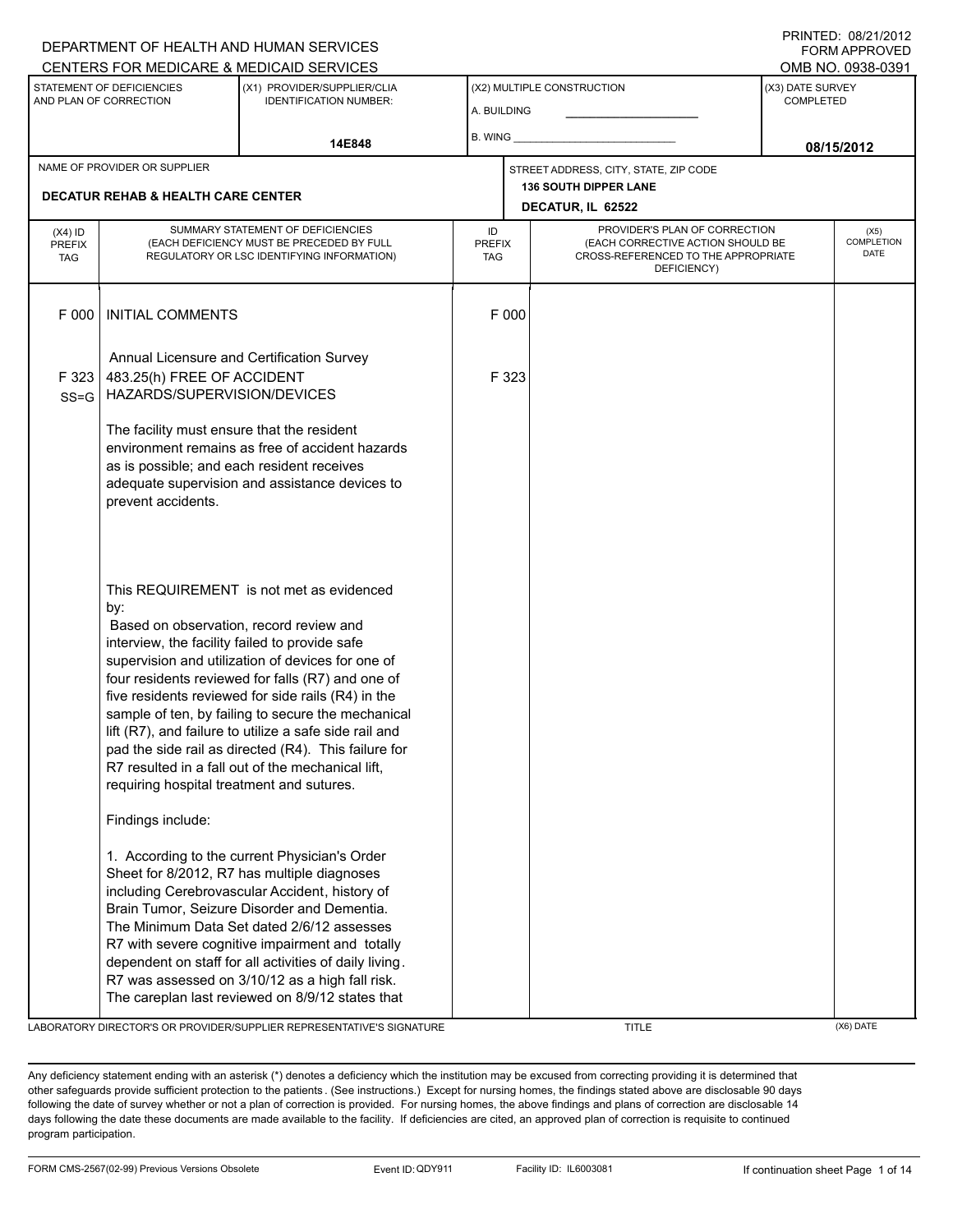### A. BUILDING (X1) PROVIDER/SUPPLIER/CLIA IDENTIFICATION NUMBER: STATEMENT OF DEFICIENCIES AND PLAN OF CORRECTION (X3) DATE SURVEY COMPLETED FORM APPROVED (X2) MULTIPLE CONSTRUCTION B. WING CENTERS FOR MEDICARE & MEDICAID SERVICES **And CENTERS FOR MEDICAL ACCESS** OMB NO. 0938-0391 14E848 **14E848 14E848 14E848 14E848 14E848 14E848 08/15/2012 DECATUR, IL 62522** NAME OF PROVIDER OR SUPPLIER STREET ADDRESS, CITY, STATE, ZIP CODE **DECATUR REHAB & HEALTH CARE CENTER 136 SOUTH DIPPER LANE** PROVIDER'S PLAN OF CORRECTION (EACH CORRECTIVE ACTION SHOULD BE CROSS-REFERENCED TO THE APPROPRIATE DEFICIENCY) (X5) **COMPLETION** DATE ID PREFIX TAG (X4) ID PREFIX TAG SUMMARY STATEMENT OF DEFICIENCIES (EACH DEFICIENCY MUST BE PRECEDED BY FULL REGULATORY OR LSC IDENTIFYING INFORMATION) F 323 Continued From page 1 F 323 R7 is transferred by mechanical lift with 2 staff persons. Nurses notes written by E3 (nurse) for 4/27/12 at 6:15pm state the following: ". . .Found res. on floor under {mechanical} lift, Rt (right) flank over leg of {lift}; head face down on floor {with} blood coming from laceration of mid-center forehead. 2.5cm (centimeter) {by} 1.0cm laceration. . . ." The physician was called and R7 was sent to the hospital. Hospital emergency records dated 4/27/12 show that R7 had a 3cm laceration that required 3 subcuticular sutures and 8 skin sutures. R7 returned to the facility the same evening. The Fall Documentation sheet and the Investigation Report for falls dated 4/27/12 state that while being transferred per mechanical lift by E13 and E14 (Certified Nurse Aides/ CNAs), the "strap on hook came loose" and R7 fell to the floor. The interventions to prevent falls is "All CNAs are to read manual regarding lift." The written statement by E13 dated 4/27/12 states that "the top hooks was hooked on blue on the pad and the bottom was hooked on purple as we was moving him to the bed. The left bottom hook came undone and he fell forward and to the left. "E14's written statement dated 4/27/12 stated that the sling "was placed on the first loop on the top and the third on the bottom as we were taking him up the left bottom {sling loop} snapped off. . . ." E3's written statement dated 4/27/12 states that when E3 arrived in the room "Res was found on Rt side.. . . . 3 hooks on {lift} were secure. Rt top hook was off. . . ."

FORM CMS-2567(02-99) Previous Versions Obsolete Event ID:QDY911 Facility ID: IL6003081 If continuation sheet Page 2 of 14

DEPARTMENT OF HEALTH AND HUMAN SERVICES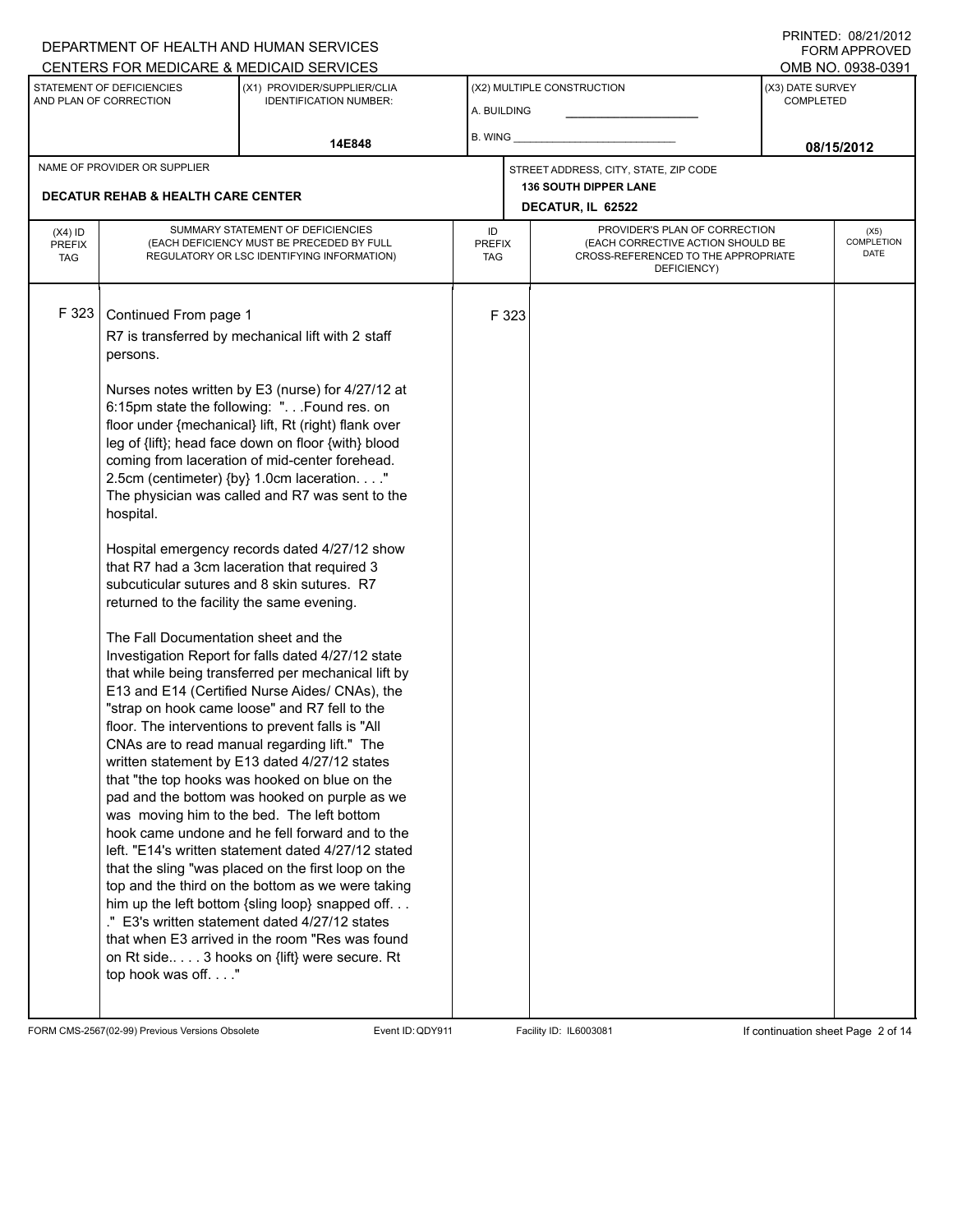### A. BUILDING (X1) PROVIDER/SUPPLIER/CLIA IDENTIFICATION NUMBER: STATEMENT OF DEFICIENCIES AND PLAN OF CORRECTION (X3) DATE SURVEY COMPLETED FORM APPROVED (X2) MULTIPLE CONSTRUCTION B. WING CENTERS FOR MEDICARE & MEDICAID SERVICES **And CENTERS FOR MEDICAL ACCESS** OMB NO. 0938-0391 **14E848 08/15/2012 DECATUR, IL 62522** NAME OF PROVIDER OR SUPPLIER STREET ADDRESS, CITY, STATE, ZIP CODE **DECATUR REHAB & HEALTH CARE CENTER 136 SOUTH DIPPER LANE** PROVIDER'S PLAN OF CORRECTION (EACH CORRECTIVE ACTION SHOULD BE CROSS-REFERENCED TO THE APPROPRIATE DEFICIENCY) (X5) **COMPLETION** DATE ID PREFIX TAG (X4) ID PREFIX TAG SUMMARY STATEMENT OF DEFICIENCIES (EACH DEFICIENCY MUST BE PRECEDED BY FULL REGULATORY OR LSC IDENTIFYING INFORMATION) F 323 Continued From page 2 F 323 On 8/14/12 at 12:20pm, E3 stated that it appeared that the loops on the lift sling were not secured correctly. E3 demonstrated on the sling that the correct color loops for top and bottom are to be secured, and then the top black "rescue loop" is also secured, so that if the colored loop slips, there is the top loop to stop a fall. On 8/15/12 at 2:00pm, E14 stated that on the day of the fall, E13 had asked for help in transferring R7 after supper from the wheelchair to bed. E14 stated that when E14 arrived in the room, E13 had already placed the sling loops on the mechanical lift. E14 stated that she noticed one of the loops was not secured correctly and she fixed it. E14 stated that she did not check all the loops to see that they were double-looped, and "she wished she had." E14 stated that as they were lifting R7 up from the chair the left loop came loose and R7 fell onto the floor. E14 stated that the sling loops are always to be double-looped. On 8/15/12 at 2:15pm, E2 (Director of Nursing) stated that the cause of the fall was that staff did not correctly secure the sling to the mechanical lift. 2. R4's Physician Order Sheet dated August 2012 list diagnoses of Dementia, Parkinson's Disease, Osteoarthritis, Restless leg syndrome, Osteopenia, and Anemia. R4's Minimum Data Set (MDS) dated 5/14/12 identifies R4 with severe cognitive impairment, requires extensive assistance of staff for transfers, is non ambulatory and utilizes bedrails. R4 is assessed with limited range of motion on both sides and has balance impairment.

FORM CMS-2567(02-99) Previous Versions Obsolete Event ID:QDY911 Facility ID: IL6003081 If continuation sheet Page 3 of 14

DEPARTMENT OF HEALTH AND HUMAN SERVICES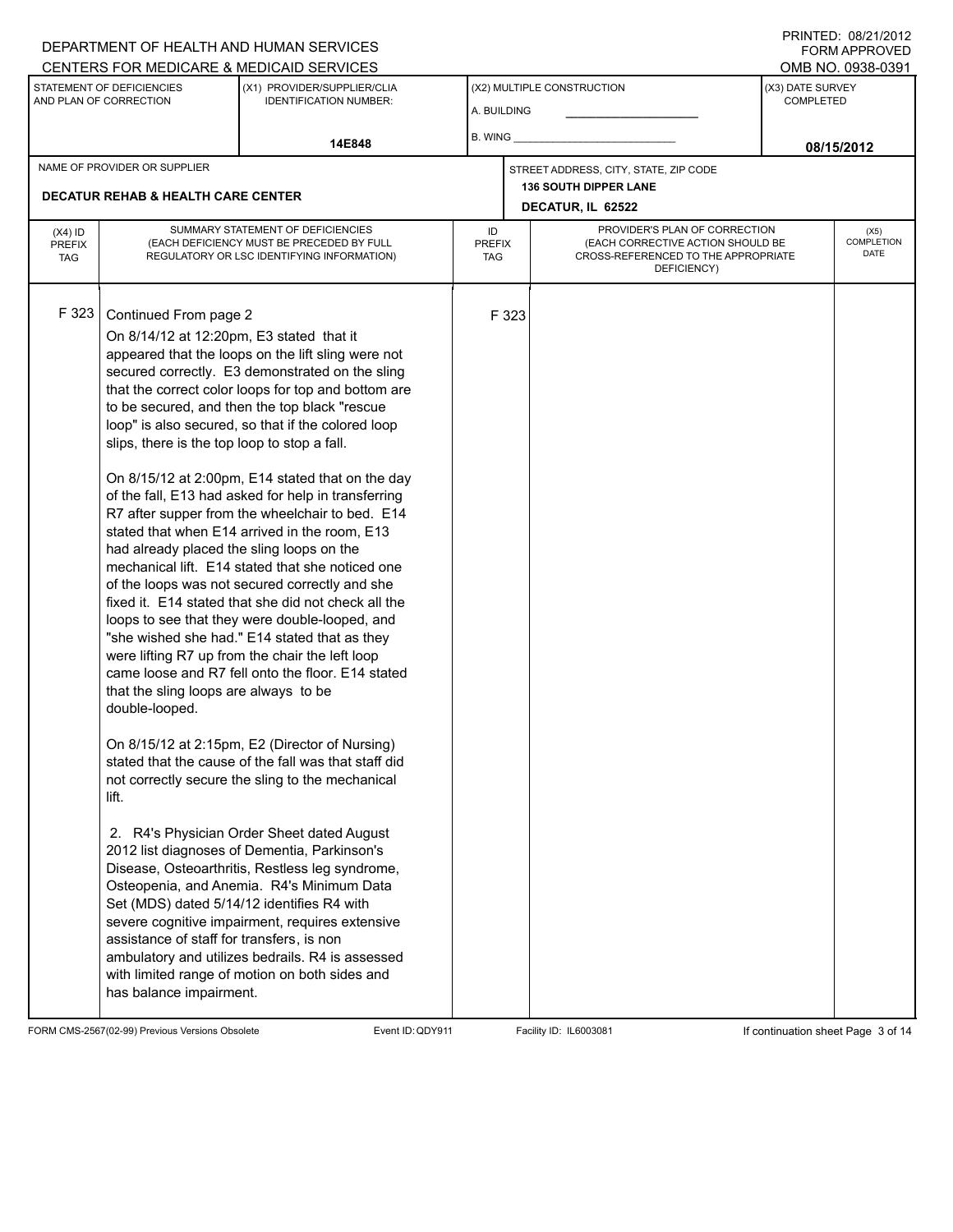### A. BUILDING (X1) PROVIDER/SUPPLIER/CLIA IDENTIFICATION NUMBER: STATEMENT OF DEFICIENCIES AND PLAN OF CORRECTION (X3) DATE SURVEY COMPLETED FORM APPROVED (X2) MULTIPLE CONSTRUCTION B. WING CENTERS FOR MEDICARE & MEDICAID SERVICES **And CENTERS FOR MEDICAL ACCESS** OMB NO. 0938-0391 **14E848 08/15/2012 DECATUR, IL 62522** NAME OF PROVIDER OR SUPPLIER STREET ADDRESS, CITY, STATE, ZIP CODE **DECATUR REHAB & HEALTH CARE CENTER 136 SOUTH DIPPER LANE** PROVIDER'S PLAN OF CORRECTION (EACH CORRECTIVE ACTION SHOULD BE CROSS-REFERENCED TO THE APPROPRIATE DEFICIENCY) (X5) **COMPLETION** DATE ID PREFIX TAG (X4) ID PREFIX TAG SUMMARY STATEMENT OF DEFICIENCIES (EACH DEFICIENCY MUST BE PRECEDED BY FULL REGULATORY OR LSC IDENTIFYING INFORMATION) F 323 Continued From page 3 F 323 On 8/13/12 at 11:20am R4 was seated in a high back wheelchair with footrests, right wheelchair arm bolster, and a pelvic restraint. Per interview with Director of Nurses E2 on 8/14/12 at 12:55 pm R4 is "like a noodle" and utilizes the restraints and bolsters for positioning and to prevent scooting down in the wheelchair. R4's Fall Risk Assessment dated 05/17/12 showed R4 is high risk for falls. R4's Nurse's notes dated 6/11/12 document "not sleeping past three nights, restless....she tries climbing out of bed, hanging legs over side of bed, staying in a lying position." Notes dated 6/24/12, 6/25/12, 7/13/12, documents R4 restless in bed at night often, desires to get up at 2 am. Nurse's notes dated 12/18/11 documented R4 attempted to climb out of bed and caught hand on siderail and received two skin tears. R4 also had a fall out of bed per 11/20/11 nurse's notes with the 1/2 rails in place and received an skin tear and abrasion. R4 was diagnosed with a right spiral ulnar fracture on 1/09/12. The facility investigation of the injury of unknown origin dated 1/9/12 documented a physician assessment of a "billy club fracture caused by hitting a hard object that could have been caused by the bedrail." On 8/13/12 at 1:15 pm Certified Nurse Aide E15 and E7 were coming out of R4's bedroom. E15 stated they had just laid R4 down. R4 was in bed on her back with the head of the bed slightly elevated. Bilateral 1/2 bedrails were in the upright position on the bed. The rail against the wall was fully padded, however the bedrail on the outside was not padded. There were wide spaces between the bars of the bedrails from 5-7 inches

FORM CMS-2567(02-99) Previous Versions Obsolete Event ID:QDY911 Facility ID: IL6003081 If continuation sheet Page 4 of 14

DEPARTMENT OF HEALTH AND HUMAN SERVICES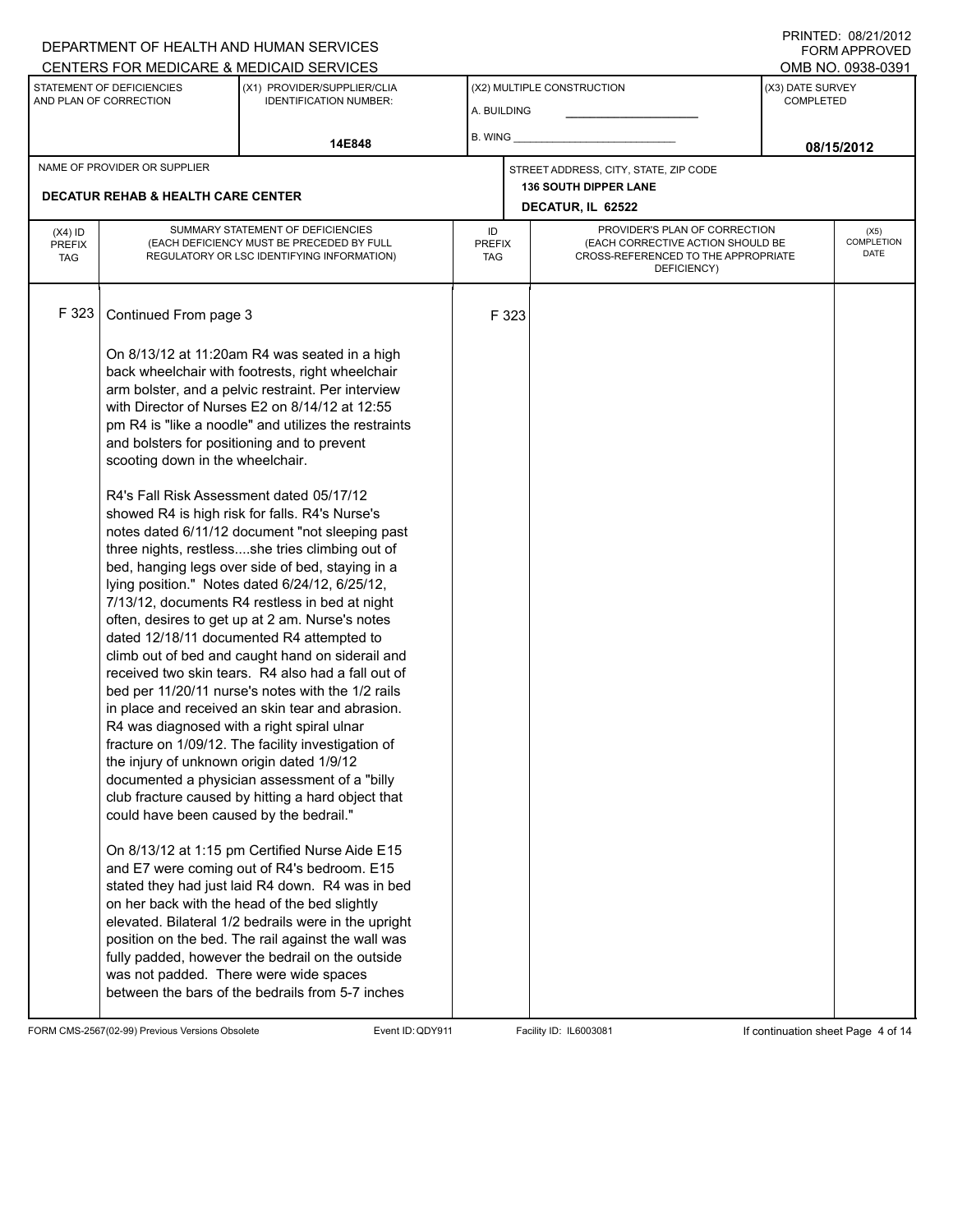#### A. BUILDING (X1) PROVIDER/SUPPLIER/CLIA IDENTIFICATION NUMBER: STATEMENT OF DEFICIENCIES AND PLAN OF CORRECTION (X3) DATE SURVEY COMPLETED FORM APPROVED (X2) MULTIPLE CONSTRUCTION B. WING DEPARTMENT OF HEALTH AND HUMAN SERVICES CENTERS FOR MEDICARE & MEDICAID SERVICES **And CENTERS FOR MEDICAL ACCESS** OMB NO. 0938-0391 **14E848 08/15/2012 DECATUR, IL 62522** NAME OF PROVIDER OR SUPPLIER STREET ADDRESS, CITY, STATE, ZIP CODE **DECATUR REHAB & HEALTH CARE CENTER 136 SOUTH DIPPER LANE** PROVIDER'S PLAN OF CORRECTION (EACH CORRECTIVE ACTION SHOULD BE CROSS-REFERENCED TO THE APPROPRIATE DEFICIENCY) (X5) **COMPLETION** DATE ID PREFIX TAG (X4) ID PREFIX TAG SUMMARY STATEMENT OF DEFICIENCIES (EACH DEFICIENCY MUST BE PRECEDED BY FULL REGULATORY OR LSC IDENTIFYING INFORMATION) F 323 Continued From page 4 F 323 wide that could allow R4 to place an arm, leg or head through. The center opening was 7 inches wide and 15 inches high. R4's head was next to this opening. On 8/13/12 at 1:45 pm, R4 was in bed, leaning toward the unpadded rail and at 2:00 pm was in the same position. On 8/13/12 at 4:20 pm R4 was awake in bed lying on her back. R4 had her knees bent and used her feet to push herself up. The outside rail was not padded. R4's care plan dated 5/21/12 states R4 uses a side rail as an enabler that does not limit movement or accessibility. The 1/2 bilateral side rails are to be padded for safety as R4 has diagnosis of Dementia, Parkinson's and is a high fall risk. The care plan lists R4 at risk for bruising and skin tears and documented R4 was able to turn and reposition self in bed at night. It did not address R4's history of restlessness, attempts to get out of bed, or past history of injuries from bedrails. On 8/14/12 at 1:15 pm R4 was asleep in bed with the outside rail in the upright position and unpadded. R4 was again in bed on 8/14/12 at 3:30 pm,and 3:55 pm. On 8/14/12 at 3:55pm Director of Nurse's E2 was shown R4's bedrail and informed of the potential for entrapment and also the lack of padding. E2 stated that R4 should not have that type of bedrail. E2 stated R4 had been moved to the current room on Friday (8/10/12) and staff did not bring the bed with the correct padded rails to the new room. F 332 SS=E 483.25(m)(1) FREE OF MEDICATION ERROR RATES OF 5% OR MORE The facility must ensure that it is free of F 332

FORM CMS-2567(02-99) Previous Versions Obsolete Event ID:QDY911 Facility ID: IL6003081 If continuation sheet Page 5 of 14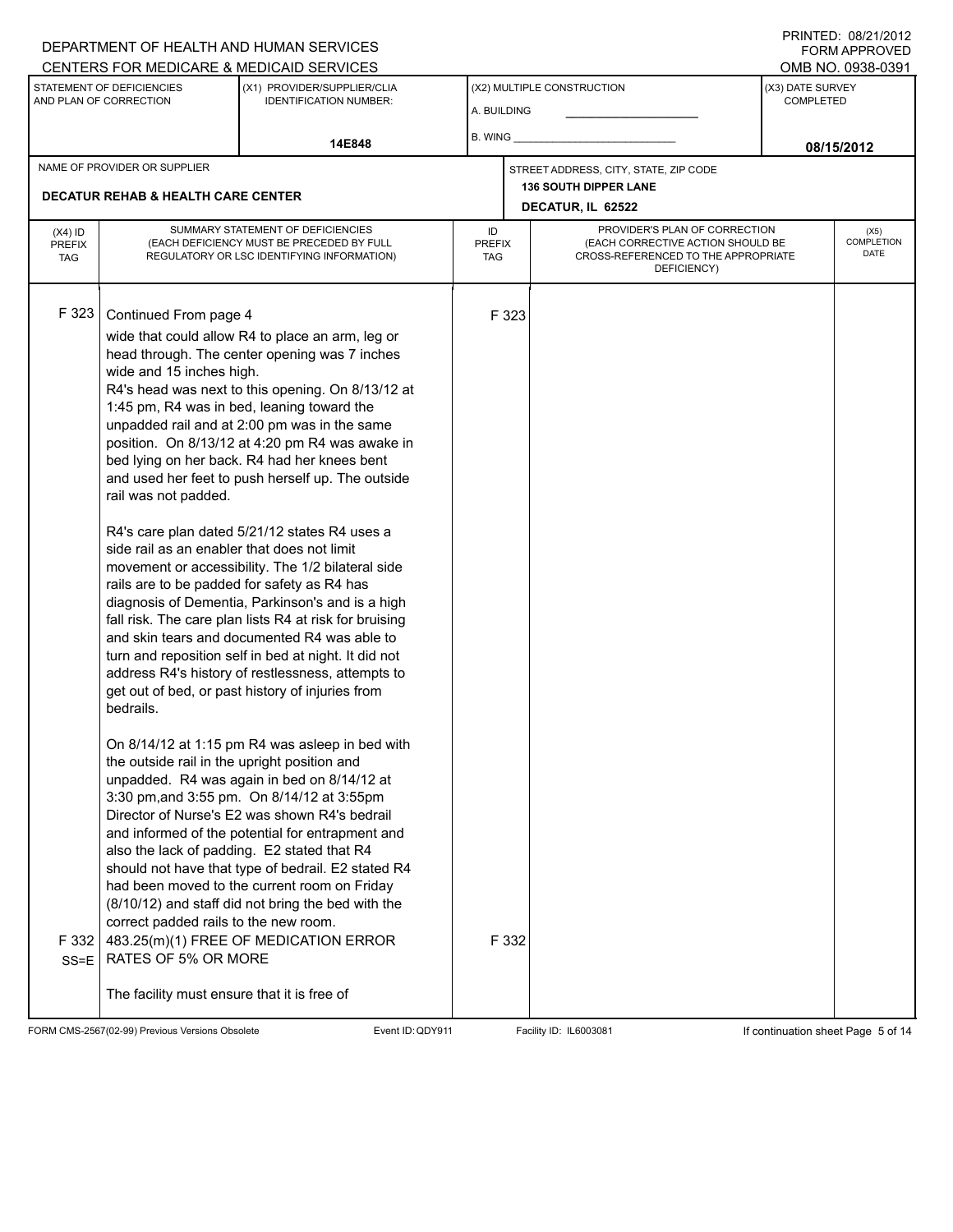|                                                     | DEPARTMENT OF HEALTH AND HUMAN SERVICES<br><b>FORM APPROVED</b>                                                                      |                                                                                                                                                 |                            |                                                   |                                                                                         |                                                    |                   |  |  |  |  |
|-----------------------------------------------------|--------------------------------------------------------------------------------------------------------------------------------------|-------------------------------------------------------------------------------------------------------------------------------------------------|----------------------------|---------------------------------------------------|-----------------------------------------------------------------------------------------|----------------------------------------------------|-------------------|--|--|--|--|
|                                                     |                                                                                                                                      | CENTERS FOR MEDICARE & MEDICAID SERVICES                                                                                                        |                            |                                                   |                                                                                         |                                                    | OMB NO. 0938-0391 |  |  |  |  |
| STATEMENT OF DEFICIENCIES<br>AND PLAN OF CORRECTION |                                                                                                                                      | (X1) PROVIDER/SUPPLIER/CLIA<br><b>IDENTIFICATION NUMBER:</b>                                                                                    | A. BUILDING                |                                                   | (X2) MULTIPLE CONSTRUCTION                                                              | (X3) DATE SURVEY<br><b>COMPLETED</b><br>08/15/2012 |                   |  |  |  |  |
|                                                     |                                                                                                                                      | 14E848                                                                                                                                          | B. WING                    |                                                   |                                                                                         |                                                    |                   |  |  |  |  |
| NAME OF PROVIDER OR SUPPLIER                        |                                                                                                                                      |                                                                                                                                                 |                            |                                                   | STREET ADDRESS, CITY, STATE, ZIP CODE                                                   |                                                    |                   |  |  |  |  |
| <b>DECATUR REHAB &amp; HEALTH CARE CENTER</b>       |                                                                                                                                      |                                                                                                                                                 |                            | <b>136 SOUTH DIPPER LANE</b><br>DECATUR, IL 62522 |                                                                                         |                                                    |                   |  |  |  |  |
|                                                     | SUMMARY STATEMENT OF DEFICIENCIES                                                                                                    |                                                                                                                                                 |                            |                                                   | PROVIDER'S PLAN OF CORRECTION                                                           |                                                    |                   |  |  |  |  |
| $(X4)$ ID<br><b>PREFIX</b><br><b>TAG</b>            | (EACH DEFICIENCY MUST BE PRECEDED BY FULL<br>REGULATORY OR LSC IDENTIFYING INFORMATION)                                              |                                                                                                                                                 | ID<br><b>PREFIX</b><br>TAG |                                                   | (EACH CORRECTIVE ACTION SHOULD BE<br>CROSS-REFERENCED TO THE APPROPRIATE<br>DEFICIENCY) | (X5)<br>COMPLETION<br>DATE                         |                   |  |  |  |  |
| F 332                                               | Continued From page 5                                                                                                                |                                                                                                                                                 |                            | F 332                                             |                                                                                         |                                                    |                   |  |  |  |  |
|                                                     |                                                                                                                                      | medication error rates of five percent or greater.                                                                                              |                            |                                                   |                                                                                         |                                                    |                   |  |  |  |  |
|                                                     |                                                                                                                                      |                                                                                                                                                 |                            |                                                   |                                                                                         |                                                    |                   |  |  |  |  |
|                                                     |                                                                                                                                      |                                                                                                                                                 |                            |                                                   |                                                                                         |                                                    |                   |  |  |  |  |
|                                                     | This REQUIREMENT is not met as evidenced<br>by:                                                                                      |                                                                                                                                                 |                            |                                                   |                                                                                         |                                                    |                   |  |  |  |  |
|                                                     | Based on observation, interview and record                                                                                           |                                                                                                                                                 |                            |                                                   |                                                                                         |                                                    |                   |  |  |  |  |
|                                                     | review the facility failed to give medications in<br>accordance with the Manufacturer's specifications                               |                                                                                                                                                 |                            |                                                   |                                                                                         |                                                    |                   |  |  |  |  |
|                                                     | and as ordered by the Physician for one                                                                                              |                                                                                                                                                 |                            |                                                   |                                                                                         |                                                    |                   |  |  |  |  |
|                                                     | resident(R8), in the sample of ten and three                                                                                         |                                                                                                                                                 |                            |                                                   |                                                                                         |                                                    |                   |  |  |  |  |
|                                                     | residents(R13,R14,R11) on the supplemental<br>sample. There were six medication errors out of                                        |                                                                                                                                                 |                            |                                                   |                                                                                         |                                                    |                   |  |  |  |  |
|                                                     | 43 opportunities for error, resulting in a 13.9%                                                                                     |                                                                                                                                                 |                            |                                                   |                                                                                         |                                                    |                   |  |  |  |  |
|                                                     | error rate.                                                                                                                          |                                                                                                                                                 |                            |                                                   |                                                                                         |                                                    |                   |  |  |  |  |
|                                                     | Findings include:                                                                                                                    |                                                                                                                                                 |                            |                                                   |                                                                                         |                                                    |                   |  |  |  |  |
|                                                     | 1. On 8/13/12 at 11:35am E3, LPN(Licensed<br>Practical Nurse), gave Oyster Calcium<br>500mg(milligrams) with Vitamin D one tablet to |                                                                                                                                                 |                            |                                                   |                                                                                         |                                                    |                   |  |  |  |  |
|                                                     |                                                                                                                                      |                                                                                                                                                 |                            |                                                   |                                                                                         |                                                    |                   |  |  |  |  |
|                                                     |                                                                                                                                      | R11. E3 did not give R11 any food when giving                                                                                                   |                            |                                                   |                                                                                         |                                                    |                   |  |  |  |  |
|                                                     | 12:05pm.                                                                                                                             | the medication. R11's noon meal was served at                                                                                                   |                            |                                                   |                                                                                         |                                                    |                   |  |  |  |  |
|                                                     |                                                                                                                                      | The label on the medication package states,<br>"Take with food/meal." The Physician's Order<br>dated 1/27/12 states to take Oyster Calcium with |                            |                                                   |                                                                                         |                                                    |                   |  |  |  |  |
|                                                     | meals.                                                                                                                               | Vitamin D, take one tablet by mouth daily with                                                                                                  |                            |                                                   |                                                                                         |                                                    |                   |  |  |  |  |
|                                                     | The 2007 8th edition of Lexi-Comp's Drug<br>Reference Book Handbook states Oyster<br>meals to increase absorption."                  | Calcium with Vitamin D "should be given with                                                                                                    |                            |                                                   |                                                                                         |                                                    |                   |  |  |  |  |
|                                                     |                                                                                                                                      | 2. On 8/13/12 at 4:00pm E4, LPN gave R13<br>Oyster Calcium with Vitamin D 500mg and                                                             |                            |                                                   |                                                                                         |                                                    |                   |  |  |  |  |

FORM CMS-2567(02-99) Previous Versions Obsolete Event ID: QDY911 Facility ID: IL6003081 If continuation sheet Page 6 of 14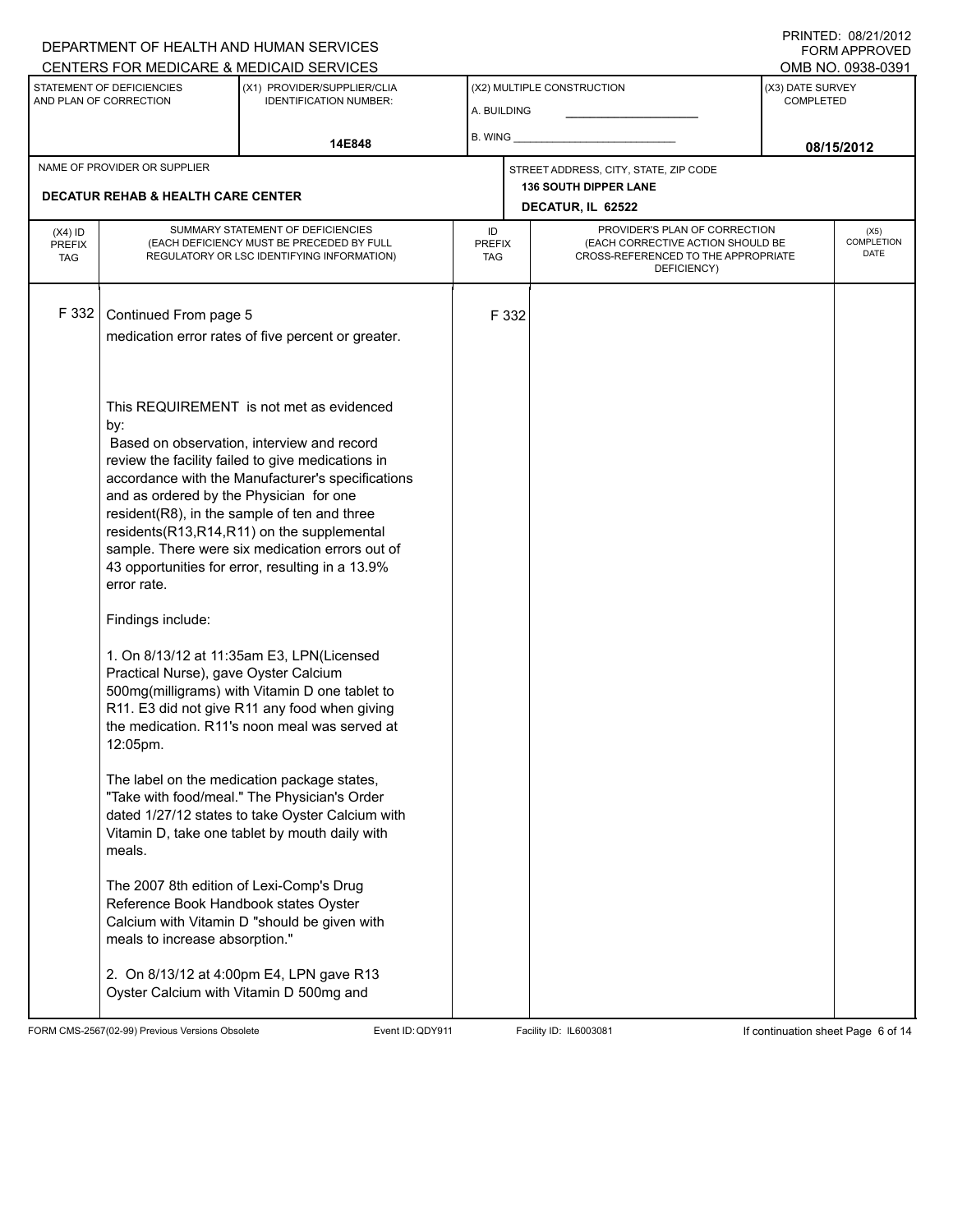## A. BUILDING (X1) PROVIDER/SUPPLIER/CLIA IDENTIFICATION NUMBER: STATEMENT OF DEFICIENCIES AND PLAN OF CORRECTION (X3) DATE SURVEY COMPLETED FORM APPROVED (X2) MULTIPLE CONSTRUCTION B. WING DEPARTMENT OF HEALTH AND HUMAN SERVICES CENTERS FOR MEDICARE & MEDICAID SERVICES **And CENTERS FOR MEDICAL ACCESS** OMB NO. 0938-0391 **14E848 08/15/2012 DECATUR, IL 62522** NAME OF PROVIDER OR SUPPLIER STREET ADDRESS, CITY, STATE, ZIP CODE **DECATUR REHAB & HEALTH CARE CENTER 136 SOUTH DIPPER LANE** PROVIDER'S PLAN OF CORRECTION (EACH CORRECTIVE ACTION SHOULD BE CROSS-REFERENCED TO THE APPROPRIATE DEFICIENCY) (X5) **COMPLETION** DATE ID PREFIX TAG (X4) ID PREFIX TAG SUMMARY STATEMENT OF DEFICIENCIES (EACH DEFICIENCY MUST BE PRECEDED BY FULL REGULATORY OR LSC IDENTIFYING INFORMATION) F 332 Continued From page 6 F 332 Metformin 1000mg. E4 did not give R11 any food when giving the medication. At 5:30pm. the supper meal had not yet been served. The label on the medication package for the Oyster Calcium with Vitamin D and Metformin states, "Take with food/meal." The 2007 8th edition of Lexi-Comp's Drug Reference Book Handbook states Metformin "may cause GI[gastrointestinal upset] ; take with food to decrease GI[gastrointestinal upset]." 3. On 8/13/12 at 4:05pm E4, LPN, gave R8 Metformin 500mg and Coreg 12.5mg. E4 did not give R8 any food with the medications. At 5:30pm the supper meal had not yet been served. The label on the medication package for the Metformin and Coreg states, "Take with food/meal." The Physician's Order dated 1/14/12 states Metformin 500mg, take one tablet by mouth 3 times daily with each meal. When asked why he did not give the medications with food/meal as recommended, E4 stated on 8/14/12 at 11:55am that he usually leaves at 4:30pm so he needs to give the medication before he leaves. The 2007 8th edition of Lexi-Comp's Drug Reference Book Handbook states Coreg "should be taken with food to minimize the risk of orthostatic hypotension." 4. On 8/14/12 at 11:55am E3, LPN, gave R14 Trental and Lorazepam.

FORM CMS-2567(02-99) Previous Versions Obsolete Event ID:QDY911 Facility ID: IL6003081 If continuation sheet Page 7 of 14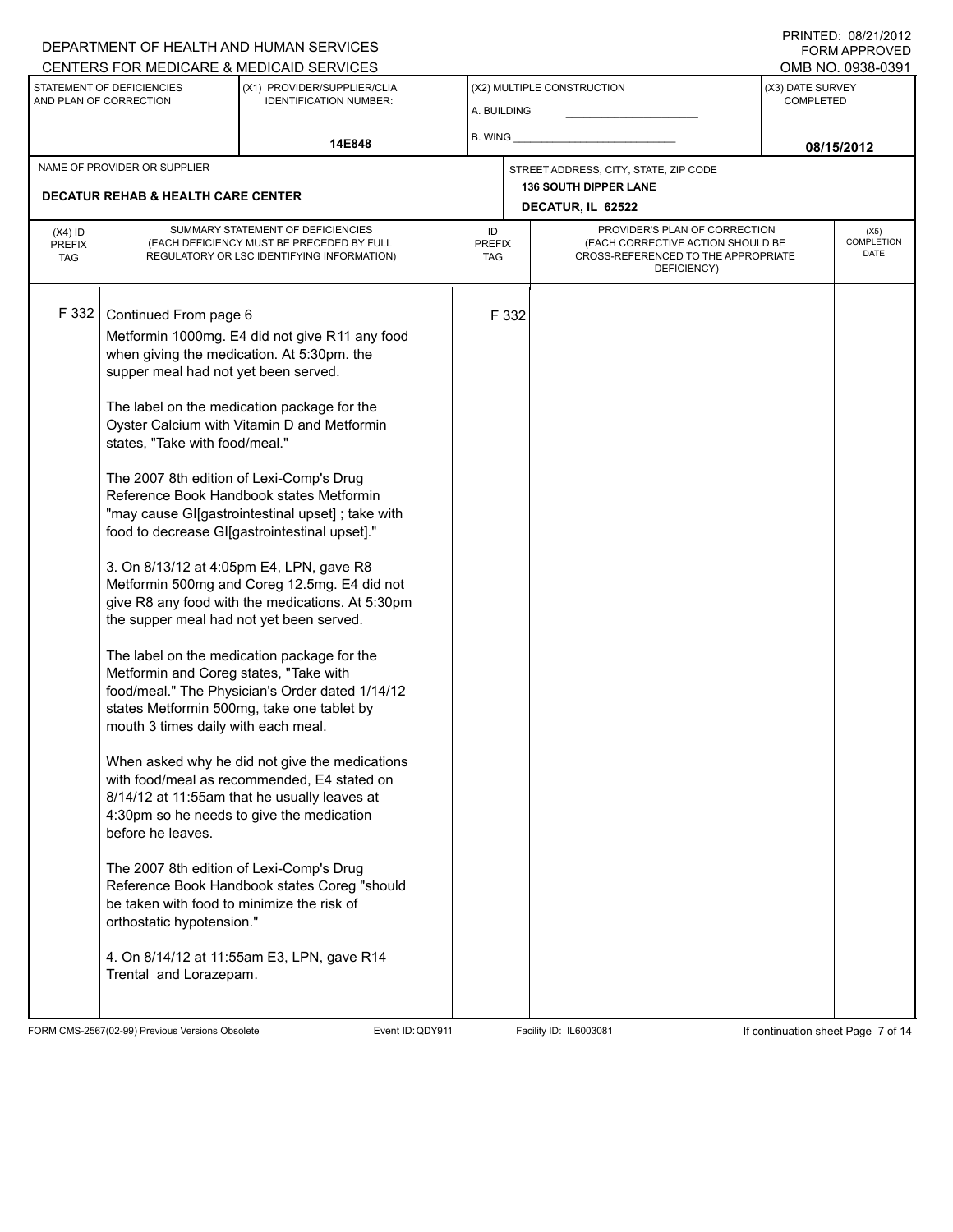#### A. BUILDING (X1) PROVIDER/SUPPLIER/CLIA IDENTIFICATION NUMBER: STATEMENT OF DEFICIENCIES AND PLAN OF CORRECTION (X3) DATE SURVEY COMPLETED FORM APPROVED (X2) MULTIPLE CONSTRUCTION B. WING CENTERS FOR MEDICARE & MEDICAID SERVICES **And CENTERS FOR MEDICAL ACCESS** OMB NO. 0938-0391 14E848 **14E848 14E848 14E848 14E848 14E848 14E848 08/15/2012 DECATUR, IL 62522** NAME OF PROVIDER OR SUPPLIER STREET ADDRESS, CITY, STATE, ZIP CODE **DECATUR REHAB & HEALTH CARE CENTER 136 SOUTH DIPPER LANE** PROVIDER'S PLAN OF CORRECTION (EACH CORRECTIVE ACTION SHOULD BE CROSS-REFERENCED TO THE APPROPRIATE DEFICIENCY) (X5) **COMPLETION** DATE ID PREFIX TAG (X4) ID PREFIX TAG SUMMARY STATEMENT OF DEFICIENCIES (EACH DEFICIENCY MUST BE PRECEDED BY FULL REGULATORY OR LSC IDENTIFYING INFORMATION) F 332 Continued From page 7 F 332 The Physician's Order dated 7/16/12 states Ferrous Sulfated 325mg , take one tablet by mouth daily at 12 noon. E3 stated on 8/14/12 at 12:30pm that she missed giving the Ferrous Sulfate to R14. F 441 SS=F 483.65 INFECTION CONTROL, PREVENT SPREAD, LINENS The facility must establish and maintain an Infection Control Program designed to provide a safe, sanitary and comfortable environment and to help prevent the development and transmission of disease and infection. (a) Infection Control Program The facility must establish an Infection Control Program under which it - (1) Investigates, controls, and prevents infections in the facility; (2) Decides what procedures, such as isolation, should be applied to an individual resident; and (3) Maintains a record of incidents and corrective actions related to infections. (b) Preventing Spread of Infection (1) When the Infection Control Program determines that a resident needs isolation to prevent the spread of infection, the facility must isolate the resident. (2) The facility must prohibit employees with a communicable disease or infected skin lesions from direct contact with residents or their food, if direct contact will transmit the disease. (3) The facility must require staff to wash their hands after each direct resident contact for which hand washing is indicated by accepted professional practice. F 441

FORM CMS-2567(02-99) Previous Versions Obsolete 
Event ID: QDY911 Facility ID: IL6003081 If continuation sheet Page 8 of 14

DEPARTMENT OF HEALTH AND HUMAN SERVICES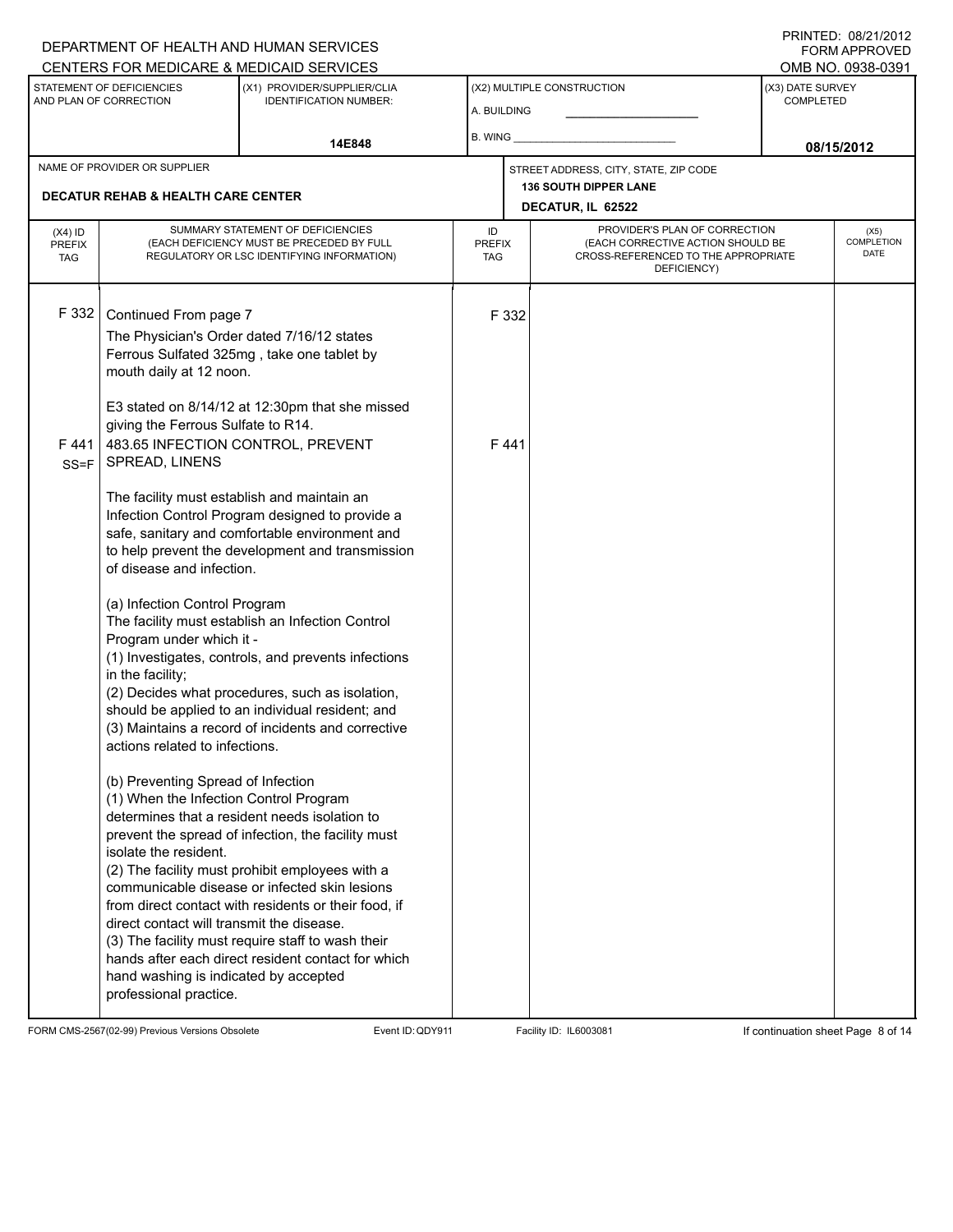## A. BUILDING (X1) PROVIDER/SUPPLIER/CLIA IDENTIFICATION NUMBER: STATEMENT OF DEFICIENCIES AND PLAN OF CORRECTION (X3) DATE SURVEY COMPLETED FORM APPROVED (X2) MULTIPLE CONSTRUCTION B. WING CENTERS FOR MEDICARE & MEDICAID SERVICES **And CENTERS FOR MEDICAL ACCESS** OMB NO. 0938-0391 **14E848 08/15/2012 DECATUR, IL 62522** NAME OF PROVIDER OR SUPPLIER STREET ADDRESS, CITY, STATE, ZIP CODE **DECATUR REHAB & HEALTH CARE CENTER 136 SOUTH DIPPER LANE** PROVIDER'S PLAN OF CORRECTION (EACH CORRECTIVE ACTION SHOULD BE CROSS-REFERENCED TO THE APPROPRIATE DEFICIENCY) (X5) **COMPLETION** DATE ID PREFIX TAG (X4) ID PREFIX TAG SUMMARY STATEMENT OF DEFICIENCIES (EACH DEFICIENCY MUST BE PRECEDED BY FULL REGULATORY OR LSC IDENTIFYING INFORMATION) F 441 Continued From page 8 F 441 (c) Linens Personnel must handle, store, process and transport linens so as to prevent the spread of infection. This REQUIREMENT is not met as evidenced by: A. Based on observation, interview and record review staff failed to use a disinfectant effective against Clostridium difficile spores for environmental cleaning and failed to use a dedicated gait belt for one of one resident (R1) reviewed for isolation in the sample of ten. Staff provided direct care to R1 and then without changing her clothing prepared food in the Dietary Department. Infection control procedures specific to Clostridium difficile and specific to each department were not available for staff use. These conditions have the potential to affect all 36 residents residing at the facility. Findings include: 1) R1's lab report dated 8/8/12 shows R1 was positive for Clostridium difficile. R1's Physician's Orders show he was started on Flagyl 500 milligrams twice daily on 8/7/12 and the dose was increased to three times daily on 8/9/12. R1's Minimum Data Set dated 6/29/12 documents that R1 is frequently incontinent of bowel. On 8/15/12 at 2:20pm E2, Director of Nursing (DON)/Infection Control Preventionist indicated R1 was in isolation with Contact Precautions for the Clostridium Difficile infection.

FORM CMS-2567(02-99) Previous Versions Obsolete Event ID:QDY911 Facility ID: IL6003081 If continuation sheet Page 9 of 14

DEPARTMENT OF HEALTH AND HUMAN SERVICES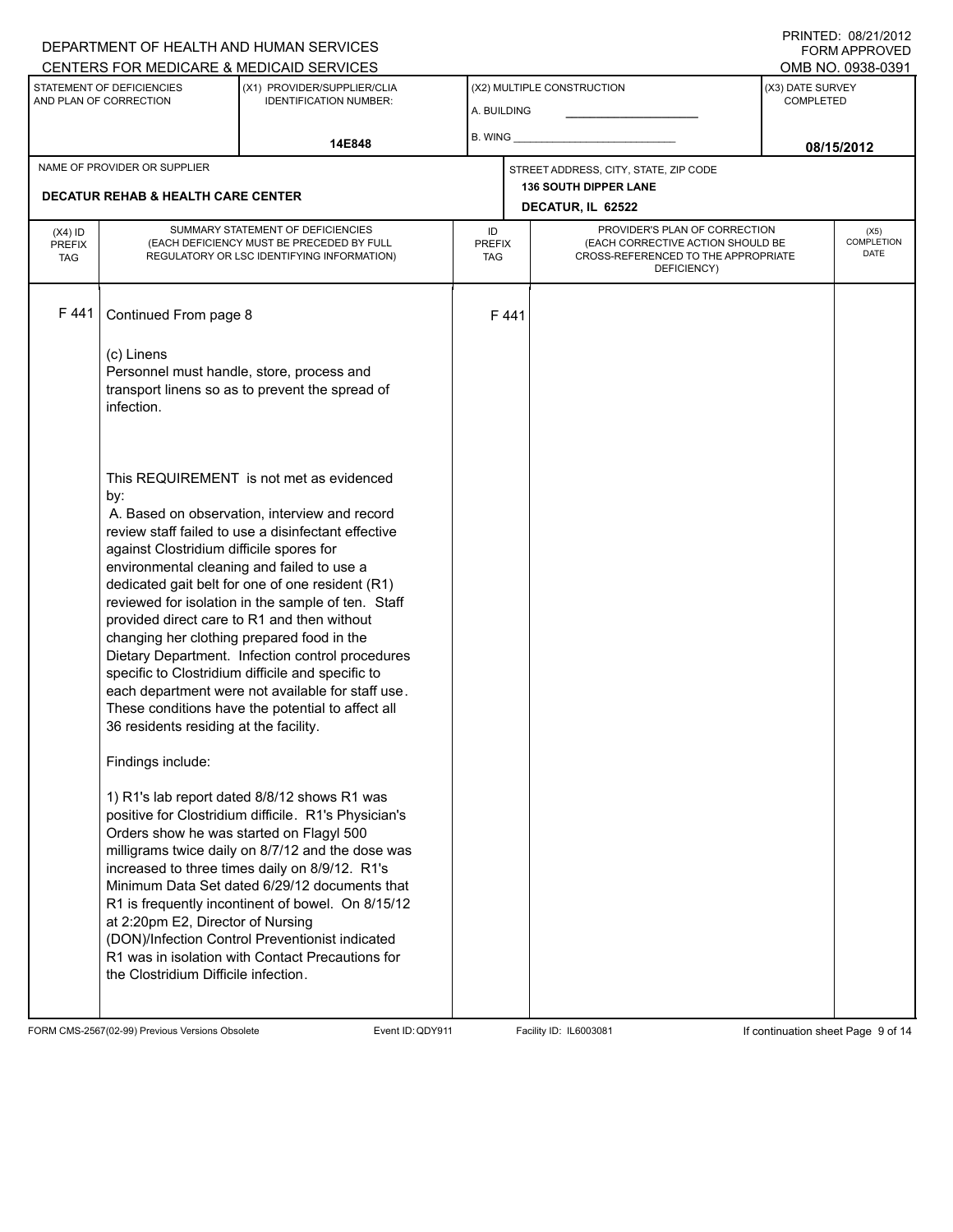### A. BUILDING (X1) PROVIDER/SUPPLIER/CLIA IDENTIFICATION NUMBER: STATEMENT OF DEFICIENCIES AND PLAN OF CORRECTION (X3) DATE SURVEY COMPLETED FORM APPROVED (X2) MULTIPLE CONSTRUCTION B. WING CENTERS FOR MEDICARE & MEDICAID SERVICES **And CENTERS FOR MEDICAL ACCESS** OMB NO. 0938-0391 14E848 **14E848 14E848 14E848 14E848 14E848 14E848 08/15/2012 DECATUR, IL 62522** NAME OF PROVIDER OR SUPPLIER STREET ADDRESS, CITY, STATE, ZIP CODE **DECATUR REHAB & HEALTH CARE CENTER 136 SOUTH DIPPER LANE** PROVIDER'S PLAN OF CORRECTION (EACH CORRECTIVE ACTION SHOULD BE CROSS-REFERENCED TO THE APPROPRIATE DEFICIENCY) (X5) **COMPLETION** DATE ID PREFIX TAG (X4) ID PREFIX TAG SUMMARY STATEMENT OF DEFICIENCIES (EACH DEFICIENCY MUST BE PRECEDED BY FULL REGULATORY OR LSC IDENTIFYING INFORMATION) F 441 Continued From page 9 F 441 On 8/13/12 at 11:10 AM E10 Housekeeper used a general purpose Ph neutral solution to clean the floor in R1's room. E10 used Clorox Cleanup Cleaner with Bleach to clean the toilet, sink basin, bedside table top and the top of the chest of drawers. Housekeeping Supervisor, E12 stated on 8/14/12 at 3:30 pm that staff use the neutral floor cleaner for mopping floors in isolation rooms and if there is urine or feces on the floor they can also use the Clorox or Comet bleach sprays on the floors. These bleach products come in ready to use containers and do not require dilution. E12 pointed out an undated policy posted on the wall in the housekeeping storage room entitled "Environmental Disinfection C.diff" which stated the "the CDC recommends using a 1:10 dilution of EPA-registered germicidal bleach for ..environmental disinfection. The labels for the Clorox spray and the Comet spray were reviewed on 8/13/12 at 3:30 pm.. The Comet did not list the conscentration of the bleach, nor any organisms it was effective against. The manufacture label on the Clorox Clean-up listed Sodium Hypochloride 1.84%. The label listing did not state that the conscentration was effective for Clostridium Difficile (C-diff) spores. E12 was shown the label for a gallon jug of conscentrated Clorox Germicidal Bleach. It contained 6.15 % Sodium Hypochloride. It specified it was effective against C.diff spores at a dilution of 1:10 ratio which is 6150 parts per million (ppm) chlorine. On 8/15/12 at 8:15 am E12 stated that she

FORM CMS-2567(02-99) Previous Versions Obsolete Event ID:QDY911 Facility ID: IL6003081 If continuation sheet Page 10 of 14

DEPARTMENT OF HEALTH AND HUMAN SERVICES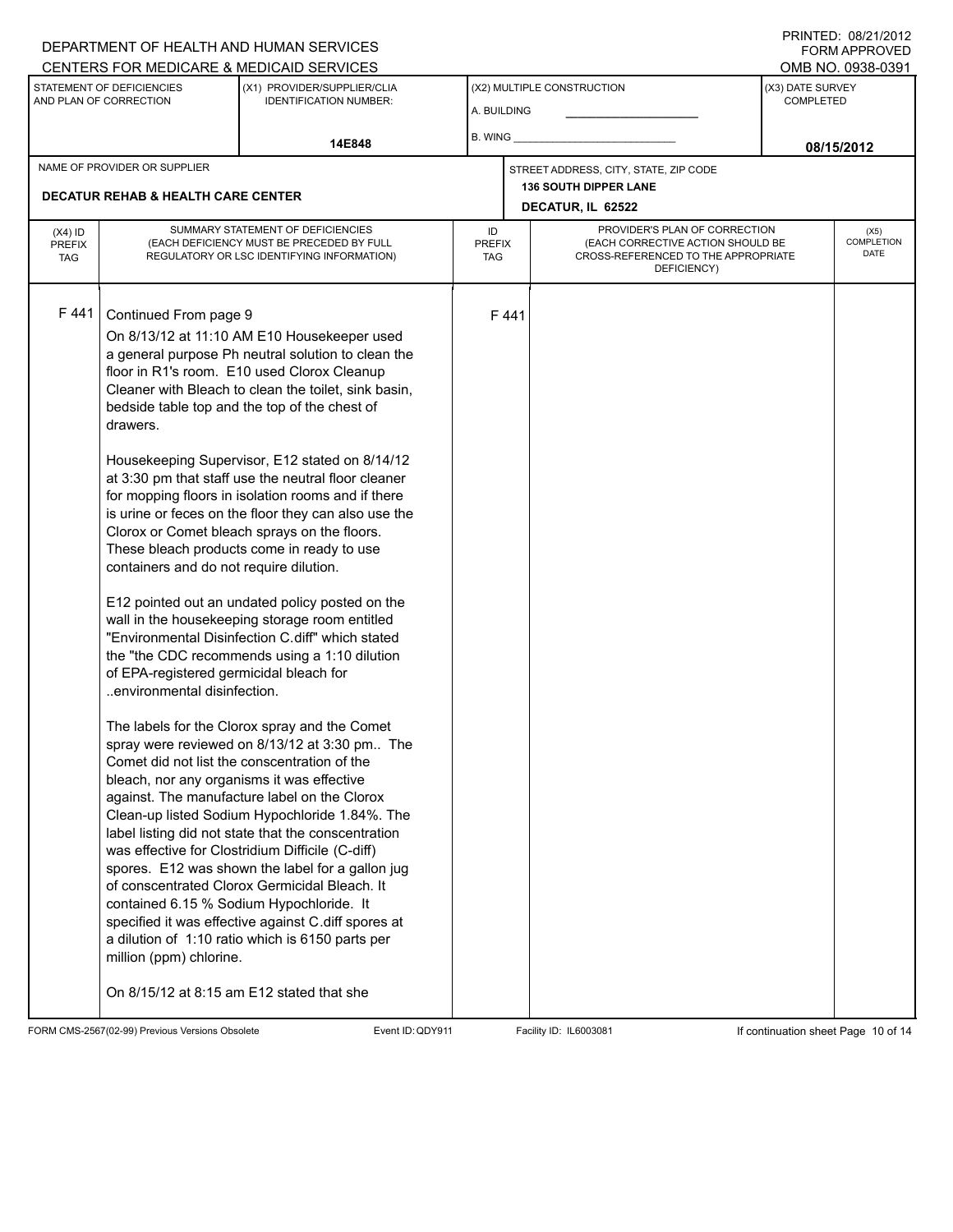### A. BUILDING (X1) PROVIDER/SUPPLIER/CLIA IDENTIFICATION NUMBER: STATEMENT OF DEFICIENCIES AND PLAN OF CORRECTION (X3) DATE SURVEY COMPLETED FORM APPROVED (X2) MULTIPLE CONSTRUCTION B. WING CENTERS FOR MEDICARE & MEDICAID SERVICES **And CENTERS FOR MEDICAL ACCESS** OMB NO. 0938-0391 14E848 **14E848 14E848 14E848 14E848 14E848 14E848 08/15/2012 DECATUR, IL 62522** NAME OF PROVIDER OR SUPPLIER STREET ADDRESS, CITY, STATE, ZIP CODE **DECATUR REHAB & HEALTH CARE CENTER 136 SOUTH DIPPER LANE** PROVIDER'S PLAN OF CORRECTION (EACH CORRECTIVE ACTION SHOULD BE CROSS-REFERENCED TO THE APPROPRIATE DEFICIENCY) (X5) **COMPLETION** DATE ID PREFIX TAG (X4) ID PREFIX TAG SUMMARY STATEMENT OF DEFICIENCIES (EACH DEFICIENCY MUST BE PRECEDED BY FULL REGULATORY OR LSC IDENTIFYING INFORMATION) F 441 Continued From page 10 F 441 contacted the vendor and manufacturer of the Clorox and they did not have any information that verified Clorox Clean Up was effective for C. diff. 2. On 8/13/12 at 11:55 AM E8 Certified Nursing Assistant (CNA) use a gait belt to transfer R1 from his bed and walk with him to the dining room. After R1 was seated at the dining table E8 removed the gait belt from R1's waist and placed it around her neck. E8 did not wear a gown or gloves. On 8/14/12 at 12:30 PM E11 Dietary Manager stated that on 8/13/12 after completing her shift as a CNA, E8 worked in the Dietary Department preparing food for the residents. E11 indicated that E8 did not change her clothing between providing direct care to R1 and preparing food. On 8/15/12 at 2:20 PM E2 Director of Nursing (DON)/Infection Control Preventionist stated she would expect staff to wear a gown anytime while caring for a resident with Clostridium Difficile. On 8/14/12 at 12:00 PM E6 CNA assisted R1 to walk to the dining room using a gait belt. After R1 was seated at the dining table E6 CNA removed the gait belt from R1's waist and placed it around her neck. E6 CNA then began serving meal trays to other residents in the dining room. On 8/14/12 at 1:20 PM E6 stated she used her personal gait belt on all the residents she cared for including R1. On 8/14/12 at 10:25 AM E2 DON was not able to locate a written policy or procedures regarding Clostridium difficile infection. On 8/14/12 at 11:55 AM E4 Registered Nurse (RN) was unable to locate a written procedure for caring for a resident

FORM CMS-2567(02-99) Previous Versions Obsolete Event ID:QDY911 Facility ID: IL6003081 If continuation sheet Page 11 of 14

DEPARTMENT OF HEALTH AND HUMAN SERVICES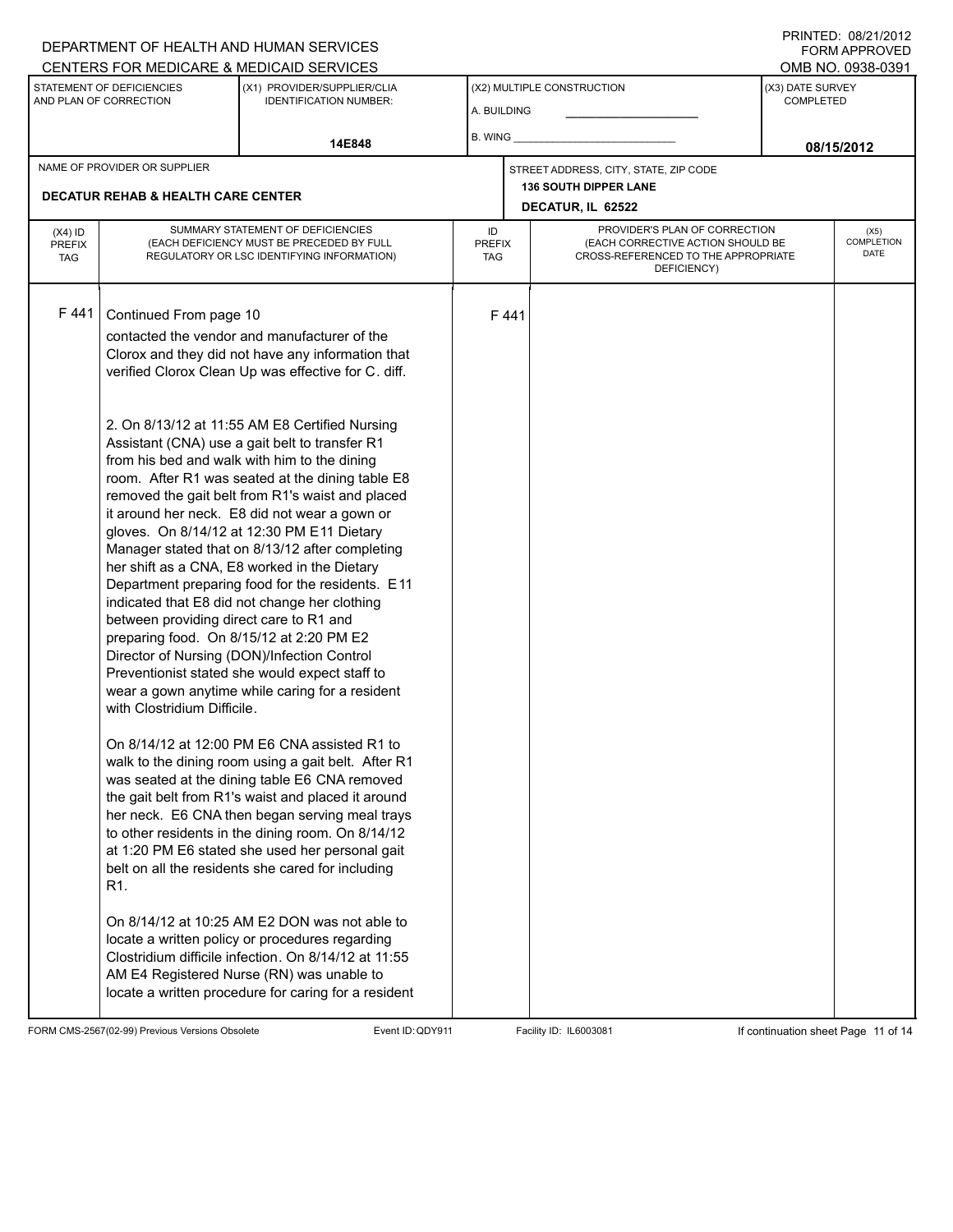### A. BUILDING (X1) PROVIDER/SUPPLIER/CLIA IDENTIFICATION NUMBER: STATEMENT OF DEFICIENCIES AND PLAN OF CORRECTION (X3) DATE SURVEY COMPLETED FORM APPROVED (X2) MULTIPLE CONSTRUCTION B. WING CENTERS FOR MEDICARE & MEDICAID SERVICES **And CENTERS FOR MEDICAL ACCESS** OMB NO. 0938-0391 14E848 **14E848 14E848 14E848 14E848 14E848 14E848 08/15/2012 DECATUR, IL 62522** NAME OF PROVIDER OR SUPPLIER STREET ADDRESS, CITY, STATE, ZIP CODE **DECATUR REHAB & HEALTH CARE CENTER 136 SOUTH DIPPER LANE** PROVIDER'S PLAN OF CORRECTION (EACH CORRECTIVE ACTION SHOULD BE CROSS-REFERENCED TO THE APPROPRIATE DEFICIENCY) (X5) **COMPLETION** DATE ID PREFIX TAG (X4) ID PREFIX TAG SUMMARY STATEMENT OF DEFICIENCIES (EACH DEFICIENCY MUST BE PRECEDED BY FULL REGULATORY OR LSC IDENTIFYING INFORMATION) F 441 Continued From page 11 F 441 in isolation with Clostridium difficile. On 8/14/12 at 11:35 AM E11 Dietary Manager and E12 Housekeeping/Laundry Supervisor were unable to locate written procedures regarding Infection Control for their respective Departments. On 8/14/12 at 11:35 AM E1 Administrator located the policy for Clostridium difficile infection on his computer and printed a copy. The policy dated 10/17/11, Clostridium Difficile (C-Diff) Infection, states a cleaning solution of one part bleach to nine parts water should be used for daily environmental cleaning in a resident room if the resident has a diagnosis of Clostridium difficile. The policy also directs staff to use dedicated medical equipment for a resident with a diagnosis of Clostridium Difficile. According to the Centers for Medicare and Medicaid Services, Form CMS - 672 (Resident Census and Conditions of Residents) 36 residents reside at the facility. B. Based on observation and record review, staff failed to remove soiled gloves and perform hand hygiene after direct care for four of five residents (R1,R5, R6, R7) reviewed for incontinence care/catheter care in the sample of ten. Findings include: 1. On 8/13/12 at 3:15 PM E9 CNA performed urinary catheter care and perineal care for R1 and then without removing her soiled gloves touched the gait belt, R1's shirt and pants, the bed pad, the wash basin, the bathroom door, the trash can lid and her own hair. R1's lab report dated 8/8/12 shows R1 was positive for Clostridium difficile.

FORM CMS-2567(02-99) Previous Versions Obsolete Event ID:QDY911 Facility ID: IL6003081 If continuation sheet Page 12 of 14

DEPARTMENT OF HEALTH AND HUMAN SERVICES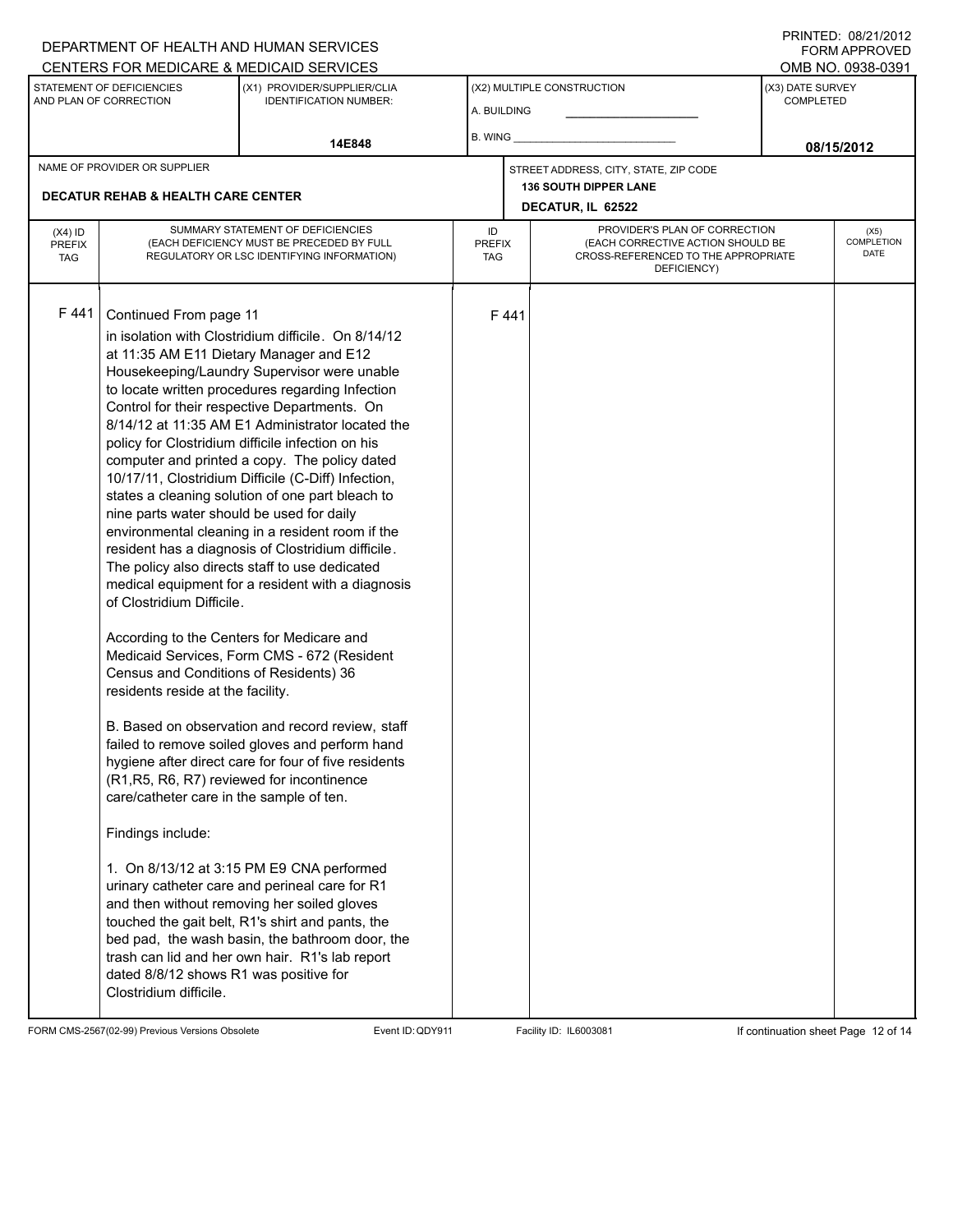### A. BUILDING (X1) PROVIDER/SUPPLIER/CLIA IDENTIFICATION NUMBER: STATEMENT OF DEFICIENCIES AND PLAN OF CORRECTION (X3) DATE SURVEY COMPLETED FORM APPROVED (X2) MULTIPLE CONSTRUCTION B. WING CENTERS FOR MEDICARE & MEDICAID SERVICES OMB NO. 0938-0391 14E848 **14E848 14E848 14E848 14E848 14E848 14E848 08/15/2012 DECATUR, IL 62522** NAME OF PROVIDER OR SUPPLIER STREET ADDRESS, CITY, STATE, ZIP CODE **DECATUR REHAB & HEALTH CARE CENTER 136 SOUTH DIPPER LANE** PROVIDER'S PLAN OF CORRECTION (EACH CORRECTIVE ACTION SHOULD BE CROSS-REFERENCED TO THE APPROPRIATE DEFICIENCY) (X5) **COMPLETION** DATE ID PREFIX TAG (X4) ID PREFIX TAG SUMMARY STATEMENT OF DEFICIENCIES (EACH DEFICIENCY MUST BE PRECEDED BY FULL REGULATORY OR LSC IDENTIFYING INFORMATION) F 441 Continued From page 12 F 441 2. On 8/13/12 at 4:15 PM E9 CNA performed incontinence care for R6 and then without removing her soiled gloves touched the blanket, the resident shirt, the wash basin, the side rail and the bag used to store the soap. 3. On 8/13/12 at 4:30 PM E7 Certified Nurse Assistant (CNA) applied gloves and removed R5's incontinent brief, which was wet with urine and brown stained. E7 provided incontinent care to R5. E7, wearing the same soiled gloves, touched R5's clothing, gait belt, and wheelchair. 4. On 8/14/12 at 11:25pm, E5 and E6 (CNAs) did incontinence care for R7. E6 washed R7's buttocks and rectal area. Upon finishing the care, E6 did not remove her contaminated gloves. E6 touched the side rail, the drawer on the bedside table and the mechanical lift and swing before removing her gloves. The facility Handwashing policy dated 12/08 directs staff to "wash hands, as promptly and thoroughly as possible after resident contact and after contact with blood, body fluids, secretions, excretions and equipment or articles contaminated by them is an important component of the infection control and isolation precautions." F 458 SS=C 483.70(d)(1)(ii) BEDROOMS MEASURE AT LEAST 80 SQ FT/RESIDENT Bedrooms must measure at least 80 square feet per resident in multiple resident bedrooms, and at least 100 square feet in single resident rooms. This REQUIREMENT is not met as evidenced F 458

FORM CMS-2567(02-99) Previous Versions Obsolete Event ID:QDY911 Facility ID: IL6003081 If continuation sheet Page 13 of 14

DEPARTMENT OF HEALTH AND HUMAN SERVICES